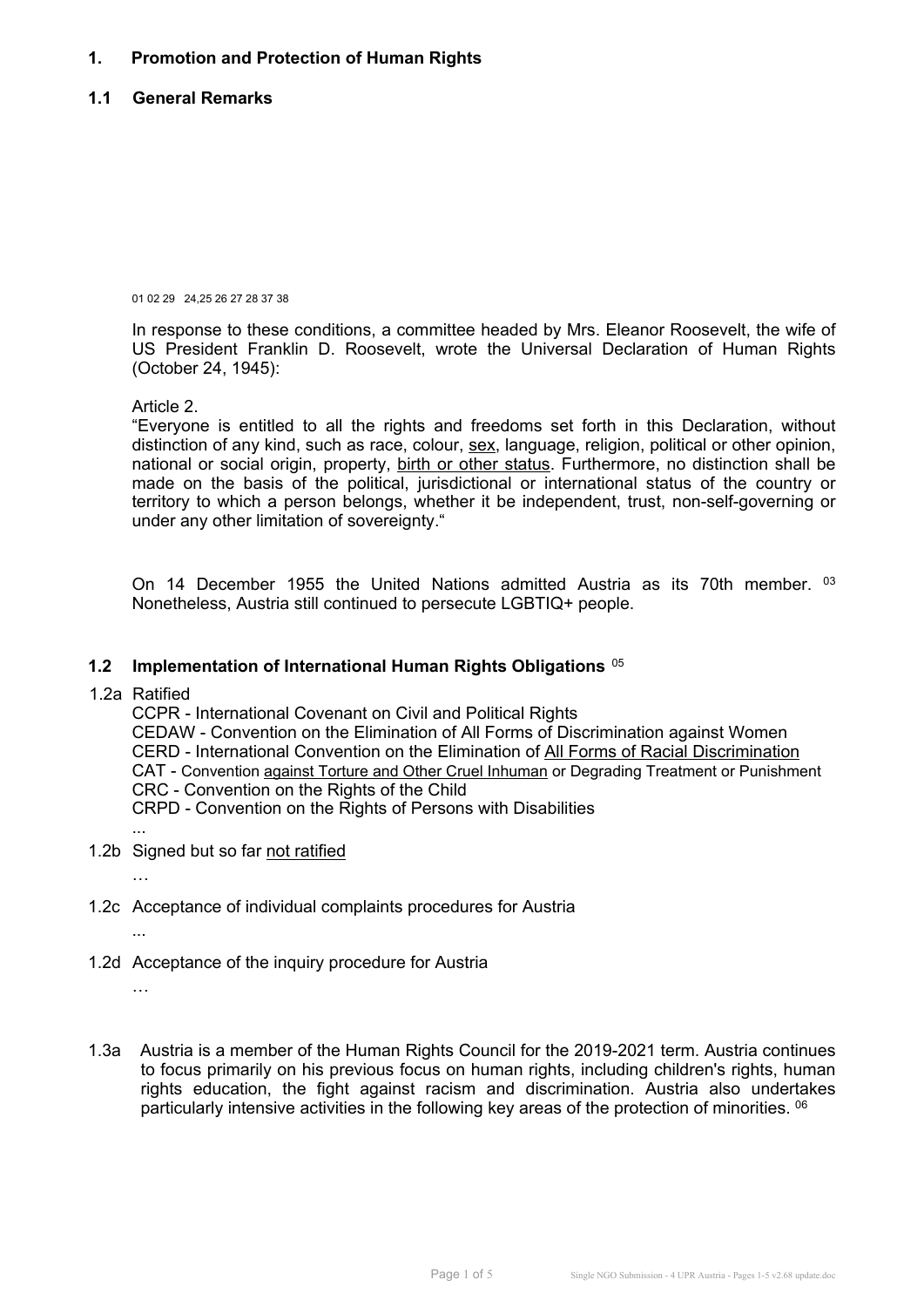## **2.0 Challenges and Recommendations**

### **2.1 Foreign policy**

Since the last UPR, the Kurz II government, promised to implement the 2013 EU agreement to promote and protect human rights for lesbian, gay, bisexual, transgender and intersex (LGBTI) persons. <sup>20 21 22</sup>

- 2.1a Fully integrate the Yogyakarta Principles plus 10 (2017) into all foreign policy discussions and decisions.
- 2.1b Stand up for equal rights for LGBTIQ+ (sexual orientation, gender identity, sex characteristics) in within the European Union and all there countries, and the future also for the United States of Europe.
- 2.1c Ensure that all foreign policy discussions support worldwide LGBTIQ+, non-binary, and gender nonconforming people.
- 2.1d Take part in international LGBTIQ+ events. This means also flying rainbow and sex/gender diversity / transgender / intersex / non-binary flags at the 'Bundesministerium für Europa, Integration und Äußeres' and at embassies and consulates at IDAHOBIT, during pride / LGBTIQ+ events and pride month.
- 2.1e Ensure that at the Austrian/Russian civil society forum 'Sotschi-Dialog', LGBTIQ+ community members are also full involved.
- 2.1f Provide material support and asylum, if necessary, to persecuted LGBTIQ+ people from countries that have anti-LGBTIQ+ laws or informal persecution campaigns.
- 2.1g Provide material resources to media researchers and support efforts by publicly financed media to counter disinformation campaigns on the part of foreign governments (especially Russia) against LGBTIQ+ people and other minorities.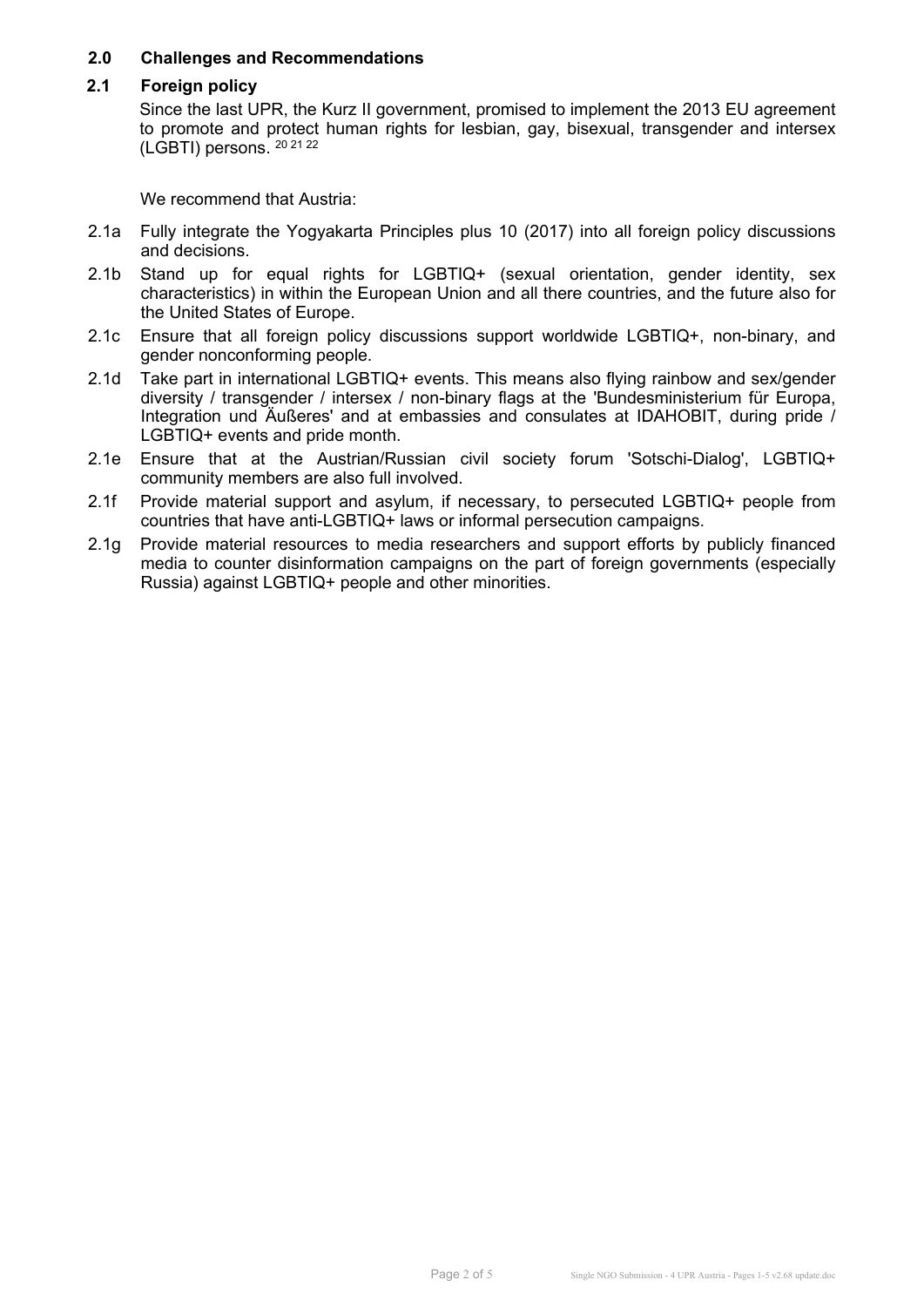# **2.2 Equal protection**

Since the last UPR process, there were 3 amendments to the Austrian anti-discrimination law. However, the 15 recommendations (UPR 2<sup>nd</sup> Cycle 11.2015) were not included in these amendments. Instead, Austria "noted" these recommendations - (A/HRC/31/12/Add.1 Point.4), stating, "Austria supports a common approach within the EU."  $\,$  07 08 09

However, the Charter of Fundamental Rights of the European Union (2000/C364/01) also contains numerous features that have not yet been implemented by Austria, such as <sup>a</sup> blanket ban on discrimination by employers for reasons of age, or the closure of loopholes related to "legitimate objectives". Additionally, the Austrian antidiscrimination law does not specifically protect persons against discrimination because of actual or perceived gender expression or identity, or trans or intersex status. <sup>10 42</sup>

- 2.2a Fully revise the federal Equality Law (Antidiskriminierungsgesetz ADG) to protect LGBTIQ+, non-binary, and gender nonconforming people from discrimination in housing, health care system, employment, education and businesses (including coffee-shops (Kaffeehäuser), restaurants, hotels, taxis, public transportation) and online media.
- 2.2b Ensure that all laws are in accordance with the Yogyakarta Principles, section 10 (sexual orientation, gender identity, gender expression or sex characteristics). <sup>11 12</sup>
- 2.2c Ensure that this federal law guarantee equal protection also for minors, parents, refugees, detainees, migrants, persons of all racial and ethnic backgrounds, all national minorities (*autochthone Volksgruppen*), and persons with disabilities. *13 14*
- 2.2d Investigate and prosecute all types of hate crime against LGBTIQ+ people, including setting up <sup>a</sup> special police commission to coordinate efforts with state, local, and law enforcement. 15
- 2.2e Ensure for statistically detailed recording of hate crimes (sexual orientation, gender identity …).
- 2.2f Develop <sup>a</sup> pilot project for educating, retraining, and reintegrating LGBTIQ+ people who have experienced long-term unemployment, to reduce unemployment rates and increase the level of economic stability in this community.
- 2.2g Support athletes of all ages, sexes, and genders (including Intersex, trans, and non-binary persons) in sports.
- 2.2h Ensure full access and recognition also for minors, students, and persons with disabilities.
- 2.2i In future censuses and surveys, allow for 4 choices of sex/gender: female, male, diverse (X) and undeclared (empty space), and allow for these choices to be nonexclusive (i.e. allow for multiple choices).
- 2.2j For such purposes, allow for freely-chosen gender markers, e.g. non-binary, intersex, inter....
- 2.2k Conduct research into all known cases of persecution of LGBTIQ+ (especially trans and intersex) people during the Holocaust and post-war period.
- 2.2l Improve the protection of Holocaust memorials against vandalism and attacks.
- 2.2m Rehabilitate the homosexual (also transgender and/or intersex) victims of laws against homosexual and related acts (Strafgesetz (StG) §§ 129 I b (Tat) and 130 (Strafmaß)) and overturn all relevant criminal judgments. Also rehabilitate victims from other countries who were imprisoned and died in the Holocaust on the national territory of Austria. 23
- 2.2n Ensure for the creation and execution of <sup>a</sup> comprehensive federal LGBTIQ+ action plan.
- 2.2o Create <sup>a</sup> federal anti-discrimination-agency that is also responsible for LGBTIQ+ issues (same-sex sexual orientation, gender identity, gender expression, and/or sex characteristics).
- 2.2p Ensure that the federal anti-discrimination-agency also has <sup>a</sup> department responsible for women's rights and to combat anti-Semitism (Antisemitismus-Beauftragte/n) ...
- 2.2q Adopt <sup>a</sup> comprehensive package against all forms of hate crimes.
- 2.2r Establish an independent Austrian National Human Rights Institution (NHRI).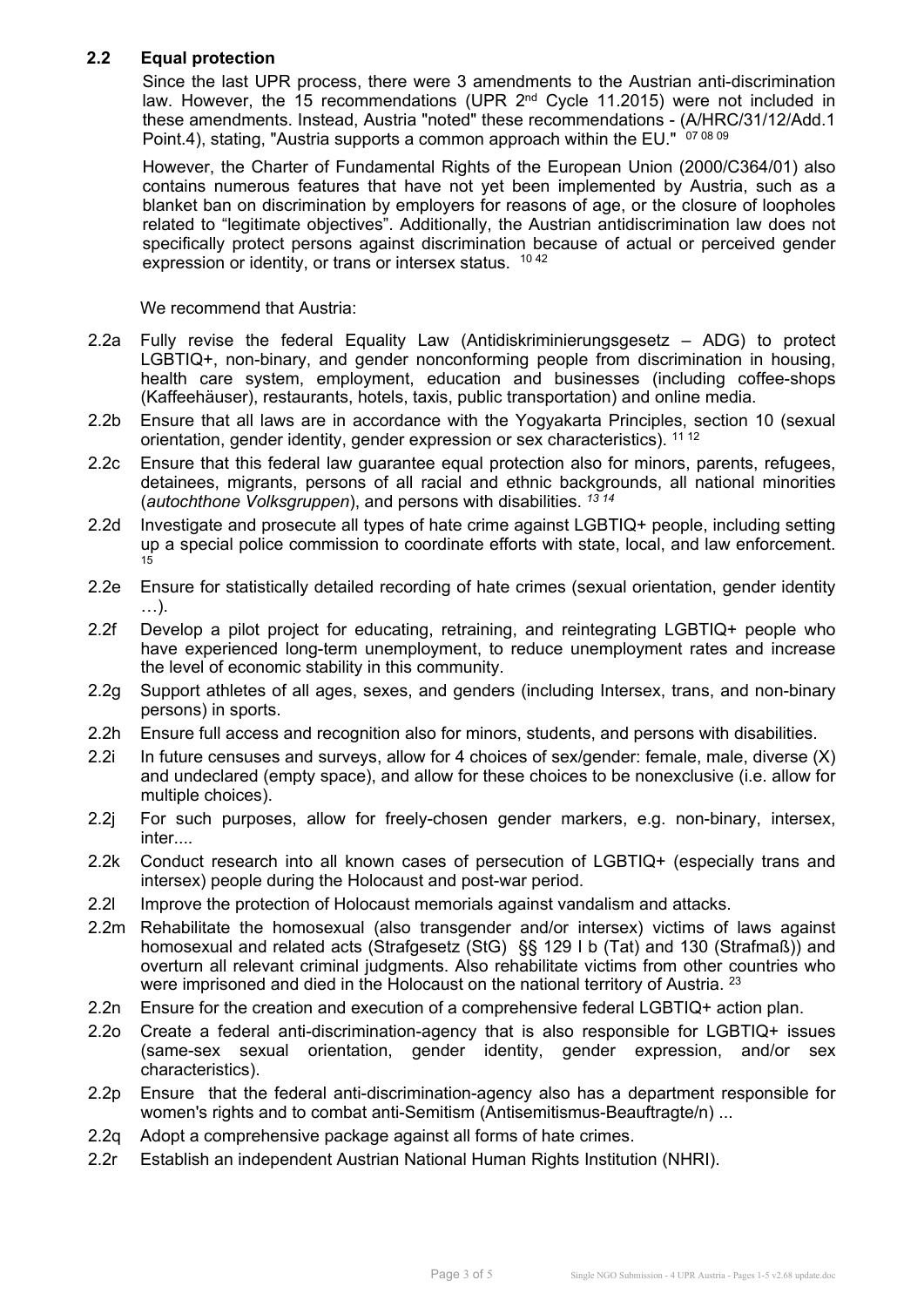# **2.3 Documentation and travel**

Since the last UPR process, <sup>a</sup> third gender option was introduced, following <sup>a</sup> decision by the Constitutional Court (Verfassungsgerichtshof (VfGH)). So far, this possibility has not been granted to all non-binary people and <sup>a</sup> medical assessment is required, even though gender presentation and gender markers in documentation are not <sup>a</sup> medical issue.

For binary (i.e. male or female) transgender changes to civil status (or corrections thereto), an Assessment (Gutachten) or specialist opinion (fachärztliche Stellungnahme) is required, even though civil status and gender markers, and documentation pertaining thereto, are not a medical issue.

The free choice of the first name is also restricted if there is <sup>a</sup> change in civil status.

It is not allowed for citizens from other countries living in Austria to receive adapted Austrian ID documents with corrected name and gender. <sup>17 18 19 42</sup>

- 2.3a Institute a third and fourth gender designation for all non-binary, and gender nonconforming people. Also allow for freely-chosen gender markers, e.g. non-binary, intersex, inter....
- 2.3b Pass antidiscrimination legislation requiring to modify birth certificates and identity documents according to self attested gender rather than inserting medical authorities into the process.
- 2.3c Allow for <sup>a</sup> free choice of names *(Intersex, Transgender, and non-binary people*) for all gender [W/M/D/l/...] adjustments .
- 2.3d Make sure that this is also possible for newborns and children, without legal or bureaucratic hurdles, at the registry offices.
- 2.3e Make sure that all gender options and possibilities for name change are allowed for: a. Austrian citizens and
	- b. Austrian residents
- 2.3f Institute <sup>a</sup> third and fourth gender designation on all Austrian *ID Cards*, travel passports and identification documents, namely an X and empty option, in line with the requirements of the ICAO (the international air traffic organization). The choice of sex or gender designation shall in all cases be made through self-attestation without the need for further documentation.
- 2.3g Pass legislation to remove gender or sex from all documents where gender or sex is not strictly necessary.
- 2.3h Implement changes to security procedures at airports, border crossings, etc., to ensure privacy for all people no matter what their sex or gender. This includes ensuring that metal detectors, scanners, etc. can operate equally effectively on bodies of all shapes and sizes.
- 2.3i Invest in continuing education on reducing bias and improving mechanisms to accommodate gender diversity, for state and private security services, and also for third parties such as businesses and private citizens.